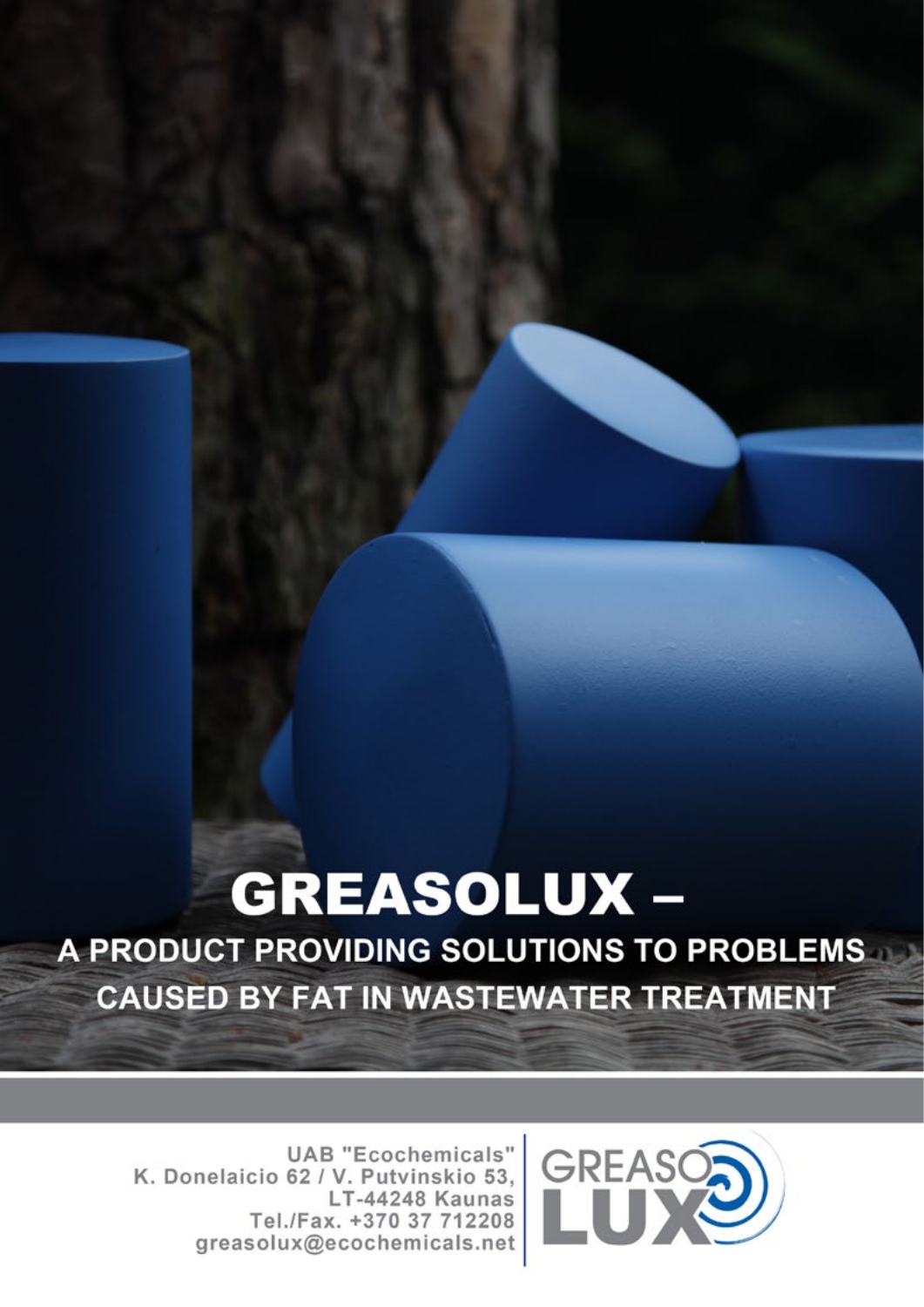## GREASOLUX – a product providing solutions to problems caused by fat in wastewater treatment

Industrial and municipal waste contaminated with fat – a frequent problem for companies maintaining wastewater network infrastructure and municipal wastewater treatment facilities.

We recommend the use of GREASOLUX fat dissolvent cartridges to avoid the problems of pipeline chocking, equipment damage, offensive odors, formation of filamentous bacteria, poor wastewater treatment results, poor sedimental properties of activated sludge.

GREASOLUX – is a cartridge that slowly dissolves in water, enriched with special fat dissolvent microorganisms and enzymes.

GREASOLUX – is an especially efficient product for low cost solutions to problems caused by fat: only few strategically placed cartridges will remove or minimize the problems caused by fat.

GREASOLUX efficiency lies in the special cartridge structure containing especially powerful fat dissolving microorganisms and enzymes. When the cartridges dissolve slowly, microorganisms will spread all over the wastewater system (pipelines, vessels, etc.) and consolidate on various surfaces. Thereby such conditionally small amount of microorganisms initiates growth of large bacterial colonies, which are able to dissolve large amounts of fat efficiently.

GREASOLUX is simple to use: just drop the cartridges in the correct locations and then replace them regularly every one or two months.

## Sizes of GREASOLUX cartridges

GREASOLUX cartridges are cylindrical, coated with a special protective layer and placed into a plastic net for suitable hanging in vessels. Water - easily contacts the product through the mesh gradually dissolving the cylinder.

GREASOLUX cartridges come in two standard sizes: GREASOLUX-M and GREASOLUX-L. The cartridges differ by solubility and content of microorganisms and active agents (Table 1).

If necessary, GREASOLUX cartridges can be custom made (bigger or smaller) or placed in special water permeable containers to increase or decrease the life of cartridge.



**Fig.1.** *Samples of* GREASOLUX *cartridges*

#### Dosing program

Whereas the major component of GREASOLUX is microorganisms able to generate in proper conditions, the product dosage (the number of suspended cartridges) cannot accurately be determined and depends on site circumstances. You can follow the guidelines provided below to select a proper dose. Later this can be modified to obtain the optimum results.

GREASOLUX has the most effective action when it is suspended as close as possible to the problem area, i.e. if a municipal wastewater treatment company has problems caused by fat, so it would be perfect to hang GREASOLUX cartridges in wastewater system of the company which generates fats (fat collectors, compensation tanks or pump houses). For the purpose of its effect improvement it is reasonable to suspend additional GREASOLUX cartridge in wastewater line before the municipal treatment facility, for example, in a pump house pumping the wastewater to treatment facility or in wastewater acceptance-quenching tank. Furthermore, one shall avoid hanging of GREASOLUX cartridges in aggressive medium: high wastewater temperature, contact with concentrated chemical agents (for example, detergents), acute pH fluctuations. In pump stations the cartridges shall not be placed in the wastewater flow.

**Table 1** 

| <b>GREASOLUX cartridge type</b> | Weight           | <b>Dimensions</b>           |
|---------------------------------|------------------|-----------------------------|
| <b>GREASOLUX-M</b>              | $2.4 \text{ kg}$ | Ø: 10,2 cm, height: 20 cm   |
| GREASOLUX-L                     | $4,8$ kg         | Ø: 15,2 cm, height: 18,5 cm |

#### *Sizes of* GREASOLUX *cartridges*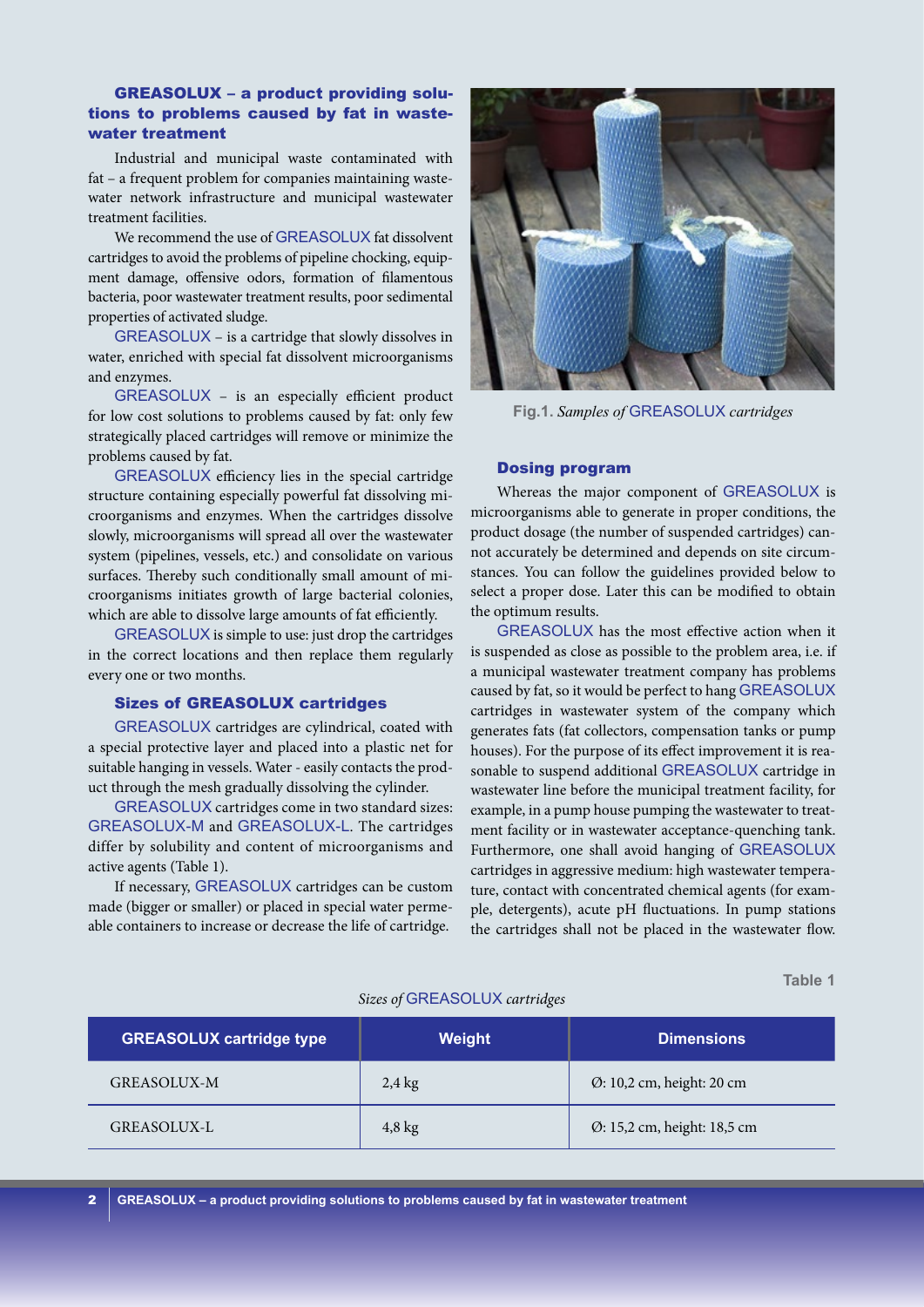Moreover, the products should be suspended to such a depth, so to ensure continuous contact with water, but shall not lie on the bottom.

The number and size of cartridges usually is selected according to wastewater amount and degree of wastewater contamination with fats. It is reasonable to place GREASOLUX in the same wastewater line in different points (Table 2).

Below you can find estimated GREASOLUX doses for wastewater pump houses, wastewater acceptance tanks and fat collectors.

Also it is reasonable to use GREASOLUX in wastewater collection wells, in case of choking of pipes. In such case it is reasonable to place one GREASOLUX-M cartridge in a well beside the choked points. The major effect can be achieved, if you hang the product just right after physical cleaning of pipelines.

## Control GREASOLUX doses in a certain situation

Food processing company equipped with primary treatment facility or without it. Wastewater amount: 100- 1000 m3 per day. Fat content in wastewater fluctuates from 100 to 1000 mg/l. Dose: from 3 to 6 GREASOLUX-L cartridges in different places of wastewater line (see the control schemes). The cartridges shall be replaced once per one or two months.

A cafeteria equipped with a fat collector of  $1 \text{ m}^3$ capacity and  $10 \text{ m}^3$  of wastewater per day. Dose: one GREASOLUX-M cartridge placed in a fat collector and replaced once per two months.

Shopping center having a culinary shop. Wastewater is collected by two fat collectors of  $1 \text{ m}^3$  capacity. Wastewater amount – 30 m<sup>3</sup> per day. Dose: two GREASOLUX-M cartridges, one cartridge to each collector. Shall be replaced one or two months.

**Table 2**

| <b>Wastewater</b><br>flow            | <b>Fat collector</b><br>volume | <b>Average number</b><br>of dishes per day | The amount of fat<br>stored in the collector | <b>Greasolux</b><br>quantity in the<br>collector |
|--------------------------------------|--------------------------------|--------------------------------------------|----------------------------------------------|--------------------------------------------------|
| Up to $11/s$                         | Up to $0.5 \text{ m}^3$        | Up to $100$                                | $20 \text{ kg}$                              | $M - 1$ pcs.                                     |
| $1-4$ $1/s$                          | $0.5 - 1.5$ m <sup>3</sup>     | $100 - 400$                                | $20 - 60$ kg                                 | $M - 1-2$ pcs.                                   |
| $4 - 71/s$                           | $1,5-3$ m <sup>3</sup>         | $400 - 600$                                | 70-100 kg                                    | $L - 1 - 2$ pcs.                                 |
| $7 - 10$ $1/s$                       | $3-5 \text{ m}^3$              | $60 - 1000$                                | 100-150 $kg$                                 | $L - 2 - 3$ pcs.                                 |
| Over $10 \frac{\text{kg}}{\text{s}}$ | Over $5 \text{ m}^3$           | Over 1000                                  | Over $150 \text{ kg}$                        | $L - 4$ pcs. and more                            |

## Greasolux-M *and* Greasolux-L *dosing program for fat collectors*

**Table 3**

GREASOLUX dosing program for wastewater pump houses, compensation tanks

| <b>Wastewater flow rate</b><br>in a pump house | <b>Greasolux quantity</b> |
|------------------------------------------------|---------------------------|
| 0-1000 $\rm m^3$ /day                          | $M-1$ pcs.                |
| 1000-2000 m <sup>3</sup> /day                  | $L-1$ pcs.                |
| $2000 - 3000$ m <sup>3</sup> /day              | $L-3$ pcs.                |
| 3000-5000 $m^3$ /day                           | $L-4$ pcs.                |
| 5000-10 000 m <sup>3</sup> /day                | $L-5$ pcs.                |
| 10 00 -20 000 m <sup>3</sup> /day              | $L - 6$ pcs.              |
| Over 20 000 $m^3$ /day                         | $L - 6 - 10$ pcs.         |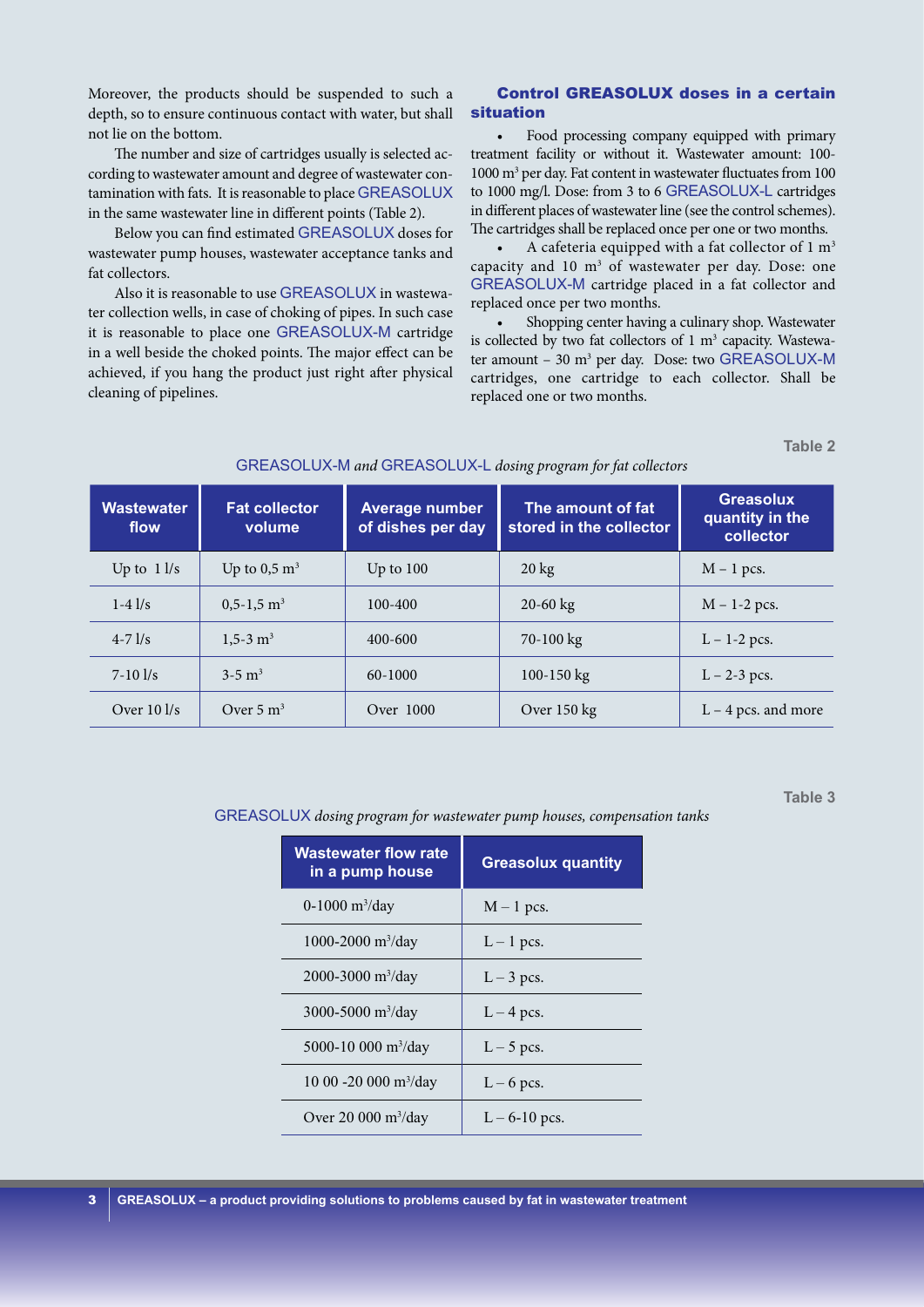If the wastewater treatment facility is treats wastewater from several pump stations the correct quantity of GREASOLUX cartridges shall be placed in each pump station. The quantity of GREASOLUX cartridges is estimated, in every certain case the quantity can be bigger or smaller, depending of wastewater specificity, contamination or expected results. To obtain better results several cartridges can be placed in the same line, for example in the industrial shop channel, where wastewater is collected by a fat collector, in a fat collector and pump station. Possible examples of lay out of cartridges are provided in the schemes.

At first it is always recommended to use greater number of GREASOLUX cartridges and after receipt of the expected result – the number of cartridges can be gradually reduced. However, it is highly important to place new cartridges regularly (every 1-2 months). Furthermore, at the beginning it is recommended to fix dissolution of cartridges in certain places: if the cartridge dissolution term is less than two weeks or remains undissolved for more than 3 months, in such points it is necessary to change the layout of cartridges. If it is impossible to change the lay out, please contact the GREASOLUX supplier.



**Fig. 2.** *Recommended* GREASOLUX *layout in a fat collector*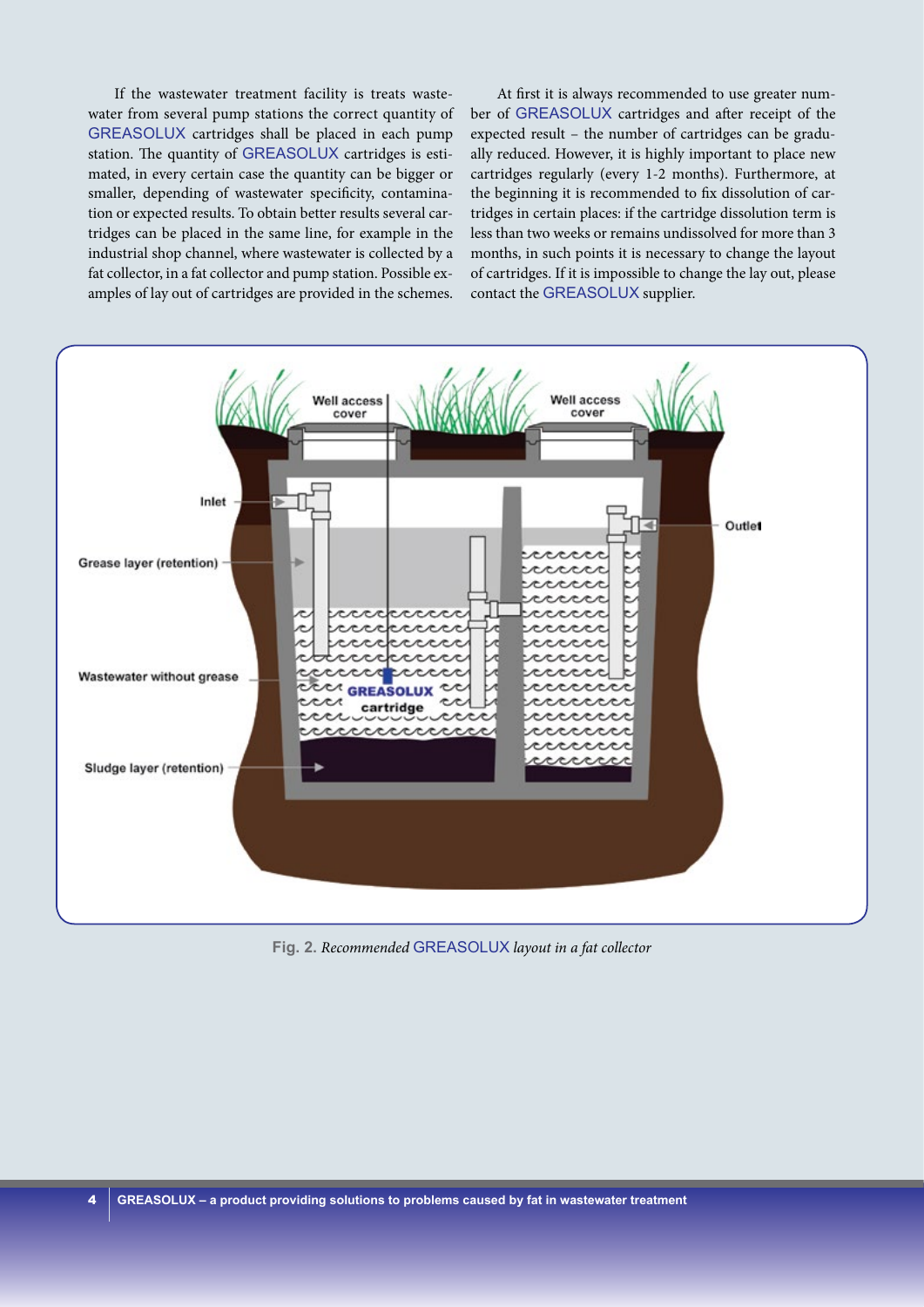

**Fig. 3.** *Recommended* GREASOLUX *layout to protect a municipal wastewater treatment facility against industrial waste water heavily contaminated with fats*



**Fig. 4.** *Recommended* GREASOLUX *layout in meat processing factory to reduce negative impact of fats to wastewater treatment facility of the company*